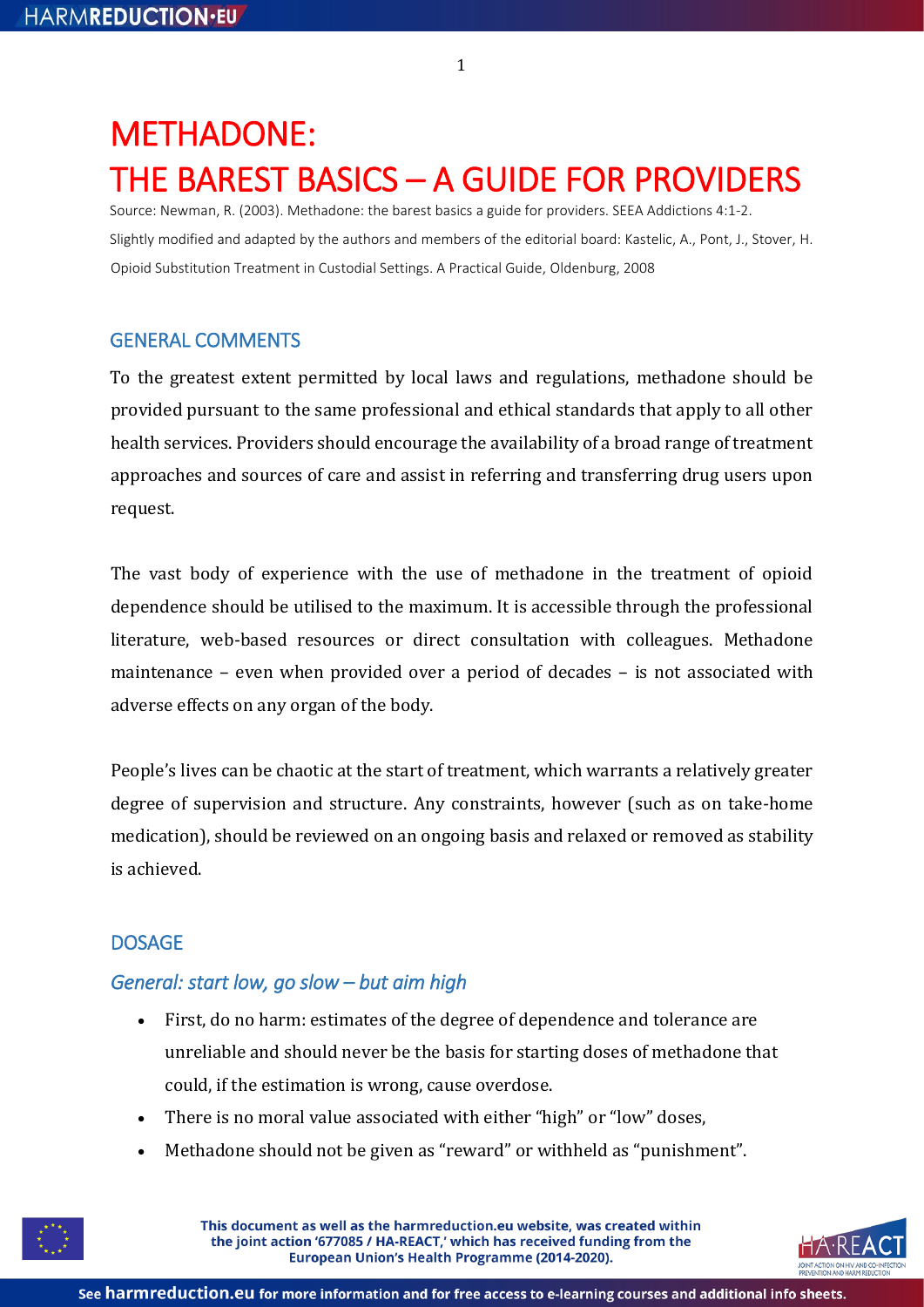#### 2

#### *Specific*

- Dosages should be increased and decreased gradually. Both for safety and comfort, smaller changes (such as 5 mg at a time) at wider intervals (such as every five days) should be utilised when people are at relatively lower dosage levels (less than 60 mg per day), whereas larger and more frequent changes (such as 10 mg every three days) will generally be safe at higher levels.
- In general, higher maintenance doses are associated with better therapeutic outcomes than are lower doses; the range optimally effective for most people is 60–120 mg per day.
- When there are subjective complaints of "methadone not holding", consider dividing – as well as increasing – the daily dose; this may be particularly relevant for people who are pregnant and/or receiving antiretroviral therapy

#### ANCILLARY SERVICES

- The more that can be offered the better, but such service should not be mandatory.
- One of the major obstacles to the effectiveness of methadone treatment is the widespread stigma associated with the condition of dependence, the person being treated and the treatment. Drug users should be supported in dealing with this stigma, and providers should seek every opportunity to educate the public (including, perhaps most importantly, health care colleagues).

### MAINTAINING CONTINUITY OF CARE

- To the greatest extent possible, arrangements to continue methadone should be made for people upon entering institutions (such as police detention, arrest house, hospital or prison) or returning from them to the community.
- Unless there is unequivocal documentation that higher doses of methadone were given in the previous setting, the dosage guidelines recommended for new drug users should be applied.



This document as well as the harmreduction.eu website, was created within the joint action '677085 / HA-REACT,' which has received funding from the European Union's Health Programme (2014-2020).